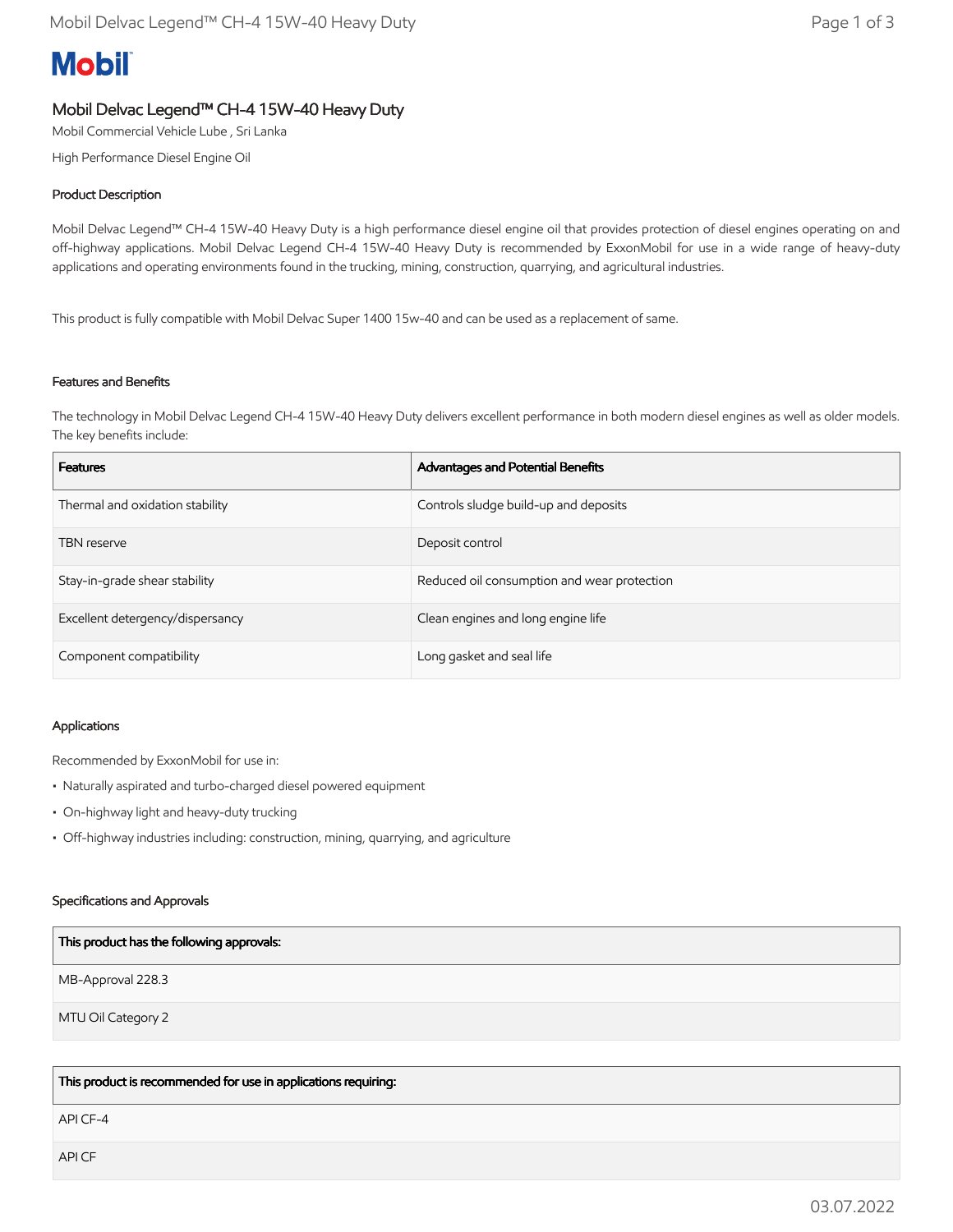| This product is recommended for use in applications requiring: |  |
|----------------------------------------------------------------|--|
| API CG-4                                                       |  |
| Mack EO-M                                                      |  |
| VOLVO VDS-2                                                    |  |
|                                                                |  |

| This product meets or exceeds the requirements of: |  |
|----------------------------------------------------|--|
| API CH-4                                           |  |
| Cummins CES 20076                                  |  |

#### Properties and Specifications

| Property                                      |            |
|-----------------------------------------------|------------|
| Grade                                         | SAE 15W-40 |
| Ash, Sulfated, mass%, ASTM D874               | 1.2        |
| Density @ 15 C, kg/l, ASTM D4052              | 0.869      |
| Flash Point, Cleveland Open Cup, °C, ASTM D92 | 230        |
| Viscosity Index, ASTM D2270                   | 137        |
| Total Base Number, mgKOH/g, ASTM D2896        | 8.2        |
| Pour Point, °C, ASTM D97                      | $-33$      |
| Kinematic Viscosity @ 40 C, mm2/s, ASTM D445  | 116        |
| Kinematic Viscosity @ 100 C, mm2/s, ASTM D445 | 15.2       |

#### Health and safety

Health and Safety recommendations for this product can be found on the Material Safety Data Sheet (MSDS) @ [http://www.msds.exxonmobil.com/psims](http://www.msds.exxonmobil.com/psims/psims.aspx) /psims.aspx

All trademarks used herein are trademarks or registered trademarks of Exxon Mobil Corporation or one of its subsidiaries unless indicated otherwise.

06-2022

Energy lives here™